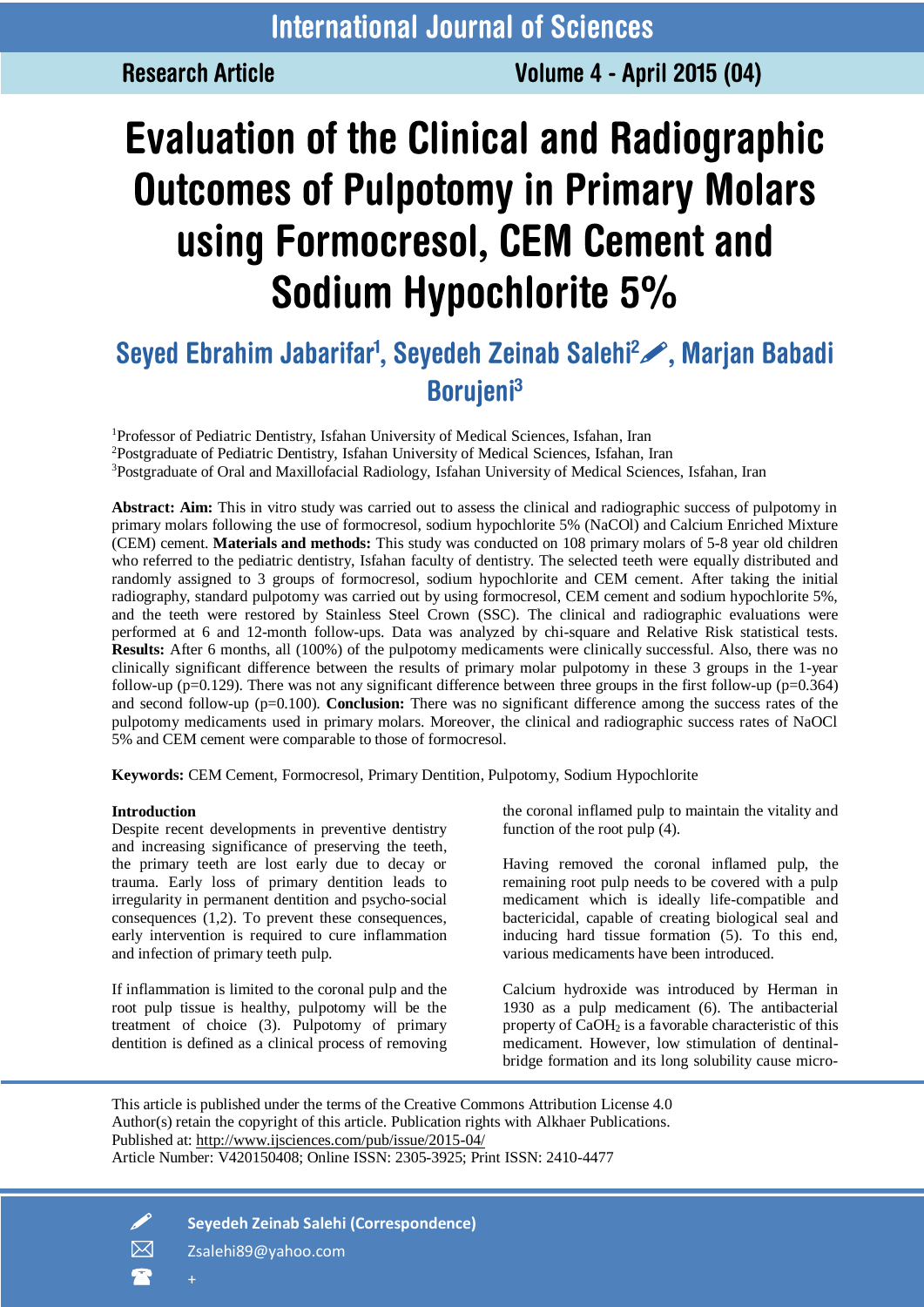leakage and tunnel defects, which consequently lead to inducing internal resorption and losing the teeth (1).

Formocresol (FC) was first used for pulpotomy by Sweat in 1930 (5). Despite the differing views, FC has been considered as gold standard in primary dentition pulpotomy over the past 100 years (5). The formaldehyde existing in FC was introduced as a carcinogen agent in 2004 (6), and application of FC in pulpotomy has been challenged over the past 20 years. (5, 7)

Ferric sulphate was introduced as a substitute madicament for formocresol in 1991 (4). In spite of the clinical success (81-97%), this material has disadvantages like severe inflammatory root pulp tissue changes, internal resorption and periapical radiolucency (4,7).

Mineral Trioxide Aggregator (MTA) was proposed into dentistry in 1993, its good physical, chemical and biological properties were documented afterward (8). Moreover, by increasing PH in the connective tissue, MTA enhances its antimicrobial activity (8, 9, 10). Despite the great characteristics of MTA, it has disadvantages such as unpredictable antimicrobial activity, difficult application, long hardening time and high costs (9). Recently, a new cement called Calcium Enriched Mixture (CEM) has been introduced in 2008, which has more appropriate properties like less function time, simpler application, better color and chemical features, better sealing ability, low cement thickness, high flow and low cost, compared to MTA (2,10). In spite of similar PH and different compounds than MTA, CEM has similar clinical success to that of MTA (9,10).

Sodium hypochlorite is a promising substitute medicament for pulpotomy, which has been used as a washing material for root canal treatment in permanent dentition since 1920 (4). This medicament has good antibacterial property with no definite stimulation of the pulp (4,11). Other useful properties of this medicament include life-compatibility and homeostatic activity. It dissolves the surface necrosis of pulp tissue, but has no effect on the deeper healthy pulp (4,11). In few studies, NaOCl 5% has been used for pulpotomy of primary dentition since 2006 and has had favorable results compared to ferric sulphate (3,4).

In this randomized clinical trial study, the clinical and radiographic success and failure rates of pulpotomy of primary molars treated with formocresol, CEM cement and sodium hypochlorite 5% were evaluated in 6 and 12-month periods.

# **Materials and methods**

This randomized clinical trial study was approved by the ethical committee of Isfahan University of Medical Sciences (grant no: 391363). The administration method, possible outcomes, advantages compared to disadvantages, and compensation method were explained to the children's parents,and consent forms were prepared before any intervention. Total number of 108 primary molars in 5-8 year-old healthy children from both genders, who referred to the pediatric dentistry of Isfahan faculty of dentistry, were selected for pulpotomy.

The inclusion criteria of the dentition were as follows:

1. All primary molars must be exposed due to carries and their pulps have to be alive.

2. In radiographic analysis, dentitions must not have any internal or external resorption,furcation lesion, periapical lesions, periodontal involvement and any pathologic sign in the root pulp. Also, the remaining root length must be higher than 2.3 in the radiography than the initial length.

3. The teeth must not have mobility, swelling, sinus tract and canal infection.

4. All dentitions must be restorable with posterior Stainless Steel Crown (SSC).

The radiographies were first prepared by ultra-speed film size (Eastman Kodak.Co, Rochester, NY, USA), which was fixed in the mouth by a film holder using an intra-oral radiography machine (Helsinki, Finland), 8 mA, 70 kvp and 0.25 s. The patients put on lead collar to protect the thyroid.

The dentitions were divided into formocresol, sodium hypochlorite 5% and CEM cement groups according to the random number table.

In all groups after injecting lidocaine 2% and epinephrine 1/10000 (Pakhsh-Iran Darou) as local anesthesia, the carries was removed by a high speed diamond fissure bur no 330 and water-driven handpiece (NSK-Japan). After removing the pulp chamber roof, the coronal pulp tissue was removed by a round carbide bur size 0.25 and a low-speed handpiece (NSK-Japan). The initial homeostasis of coronal pulp occurred by using a cotton saturated with normal saline (Neoliter-Iran) for 5 minutes to ensure the healthiness of the pulp.

In the first group, formocresol-saturated cotton (Sultan Chemical, Englewood, NJ, USA) 1.5%was diluted, and in the second group, the cotton moistened with NaOCl 5% ( The Clorox Co, Oakland, CA, USA) was put in the pulp chamber for 5 minutes in order to perform fixation. In both groups, if bleeding was continued, the tooth would be excluded from the study. Having ensured the pulp tissue fixation, 2mm Zonalin(Kemdent-Sweden) was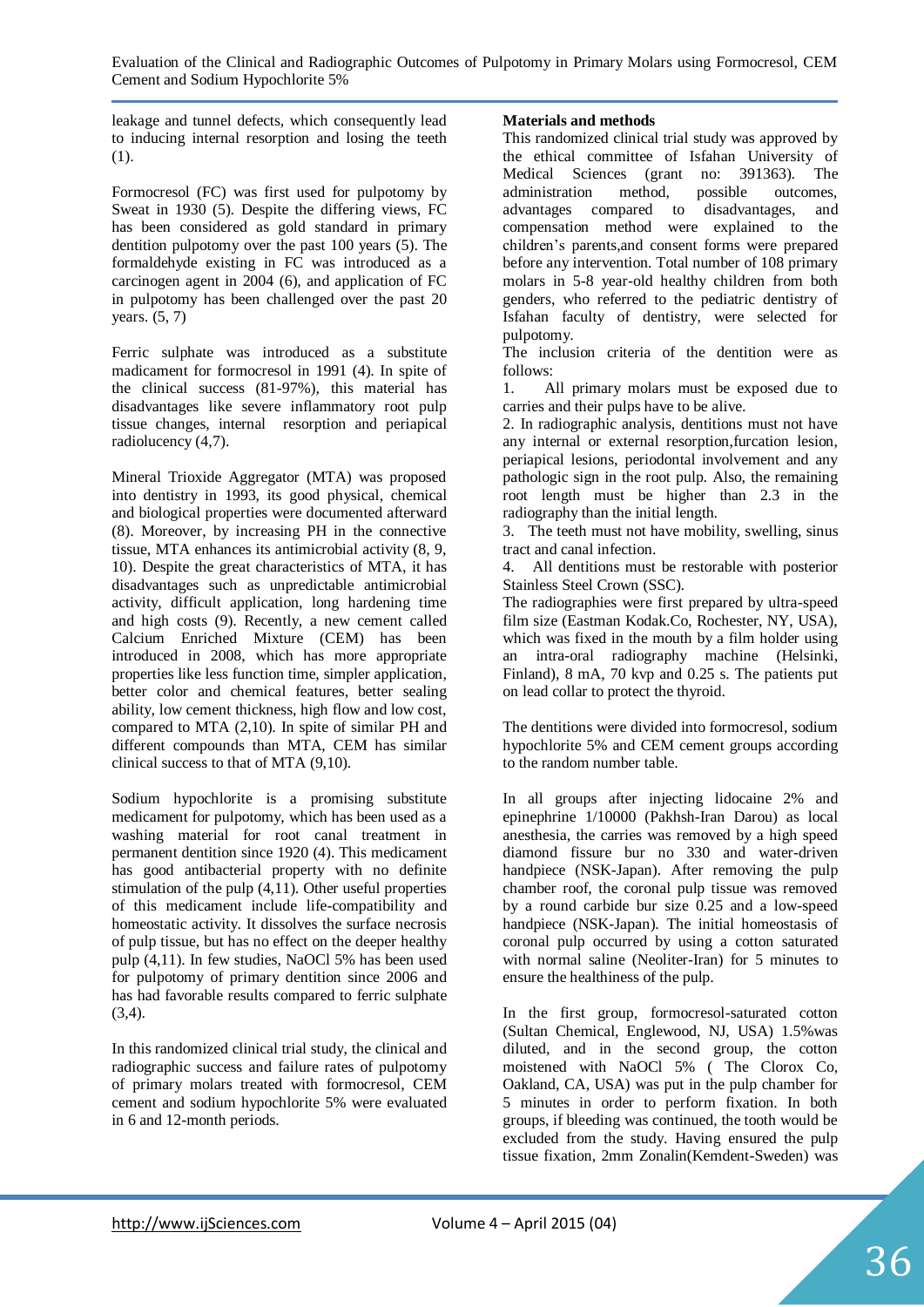placed on the pulp chamber floor. After one week, the tooth was prepared for Stainless Steel Crown (SSC) (3M-USA) using Zinc polycarboxylate cement (poly-F, plus-Germany).

In the third group, the CEM cement powder and liquid (Bionique Dent-Iran) were mixed according to the manufactures instructions and put in the pulp chamber. Then, the same as previous groups, 2mmthick Zonalin (Kemdent-Sweden) was applied. In the next session (after one day), the temporary filling was removed and after the cement was hardened, the 2mm-thick Zonalin (Kemdent-Sweden) was placed on the hardened cement. After one week, the tooth was prepared for SSC (Paul, MN, USA, 3M/ESPE,st.)using Zinc polycarboxylate cement (poly-F, plus-Germany).

The clinical and radiographic evaluation was performed at 6 and 12-month follow-ups. The clinical success was examined in the absence of spontaneous pain, mobility, swelling, fistula, gum inflammation (pain, redness and bleeding around the teeth or SSC) and in the case of healthy SSC. Also, the radiographic success was evaluated by a blind pediatric dentists and a blind radiologist in case there were no internal or external resorption and inter-root bone damage, respectively (It should be noted that the radiographies were performed as the same condition as the initial radiography).

Data were analyzed by SPSS software, version 18 (Apache software, Forest Hill, MD,USA) using chisquare and Relative Risk tests.

### **Results**

Total number of 108 primary molars (66 primary first molars and 42 primary second molars) from 64 children (32 males and 32 females) were randomly divided into three groups of formocresol  $(n=36)$ , NaOCl  $(n=36)$  and CEM cement  $(n=36)$ . In the first group, 3 teeth and in the second group, 2 teeth were excluded from the study due to pulp bleeding. In the first follow-up (after 6 months), 93% of the children (60 out of 64 children) with 90 pulpotomized primary molars referred(formocresol=30, NaOCl= 30 and CEM= 30) and underwent clinical and radiographic evaluation. In formocresol and NaOCl groups, from 30 teeth evaluated in the first follow-up, there were 18 primary first molars and 12 primary second molars. In the CEM group, however, 21 primary first molars and 9 primary second molars were assessed.

In the second follow-up (after 12 months), all children participated in the first follow-up referred again and underwent clinical and radiographic evaluation(Table 1).

In the first follow-up, all pulpotomized dentitions were clinically successful and no signs of failure were observed (Table 2).

In the second follow-up, all pulpotomized dentitions in formocresol and CEM groups were clinically successful and no sign of failure was reported. In NaOCl group, the inflammatory changes around SSC were observed in 2 teeth, but other teeth did not show any sign of pulpotomy failure (Table 2).

In the first follow-up, all pulpotomized teeth in formocresol and CEM groups were successful in terms of radiography and radiographic pathological changes were not observed. In NaOCl group, the radiographic changes were seen as widening of PDL space in furcation region in one tooth, but other teeth had no lesion (Table 2).

In the second follow-up, there were radiographic changes in the furcation area as widening of PDL in one tooth, but the other teeth had no lesion (Table 2).

No significant change was observed in terms of clinical success among these three groups in the second follow-up (p=0.129).

No significant change was reported in terms of clinical success between the findings of primary molar pulpotomy among the three groups in the first follow-up ( $p=0.364$ ) and second follow-up ( $p=0.100$ ).

# **Discussion**

Therapeutic pulpotomy is applied to remove inflamed coronary pulp tissue in order to maintain the vitality and function of the pulp (4). Having removed the infected coronary pulp, the remaining pulp of the root needs to be covered with a medicament that is ideally biocompatible and bactericidal, capable to create biological seal and is capable to induce hard tissue formation (5).

The present randomized clinical trial study was conducted to analyze the success rate of primary molar pulpotomy by using diluted formocresol 1.5, sodium hypochlorite 5%, and CEM cement.

Based on the findings of this study, no significant difference was observed between the clinical and radiographic findings primary molars pulpotomy using formocresol, sodium hypochlorite and CEM cement in the 6-month and 12-month follow-ups.

The highest rate of therapeutic failure in the present study was reported for furcation involvement, as widening of PDL space, which is different than the findings of previous studies. In most of previous studies, internal root resorption has been reported as the main cause of treatment failure (6, 10). In the present study, no internal resorption was observed in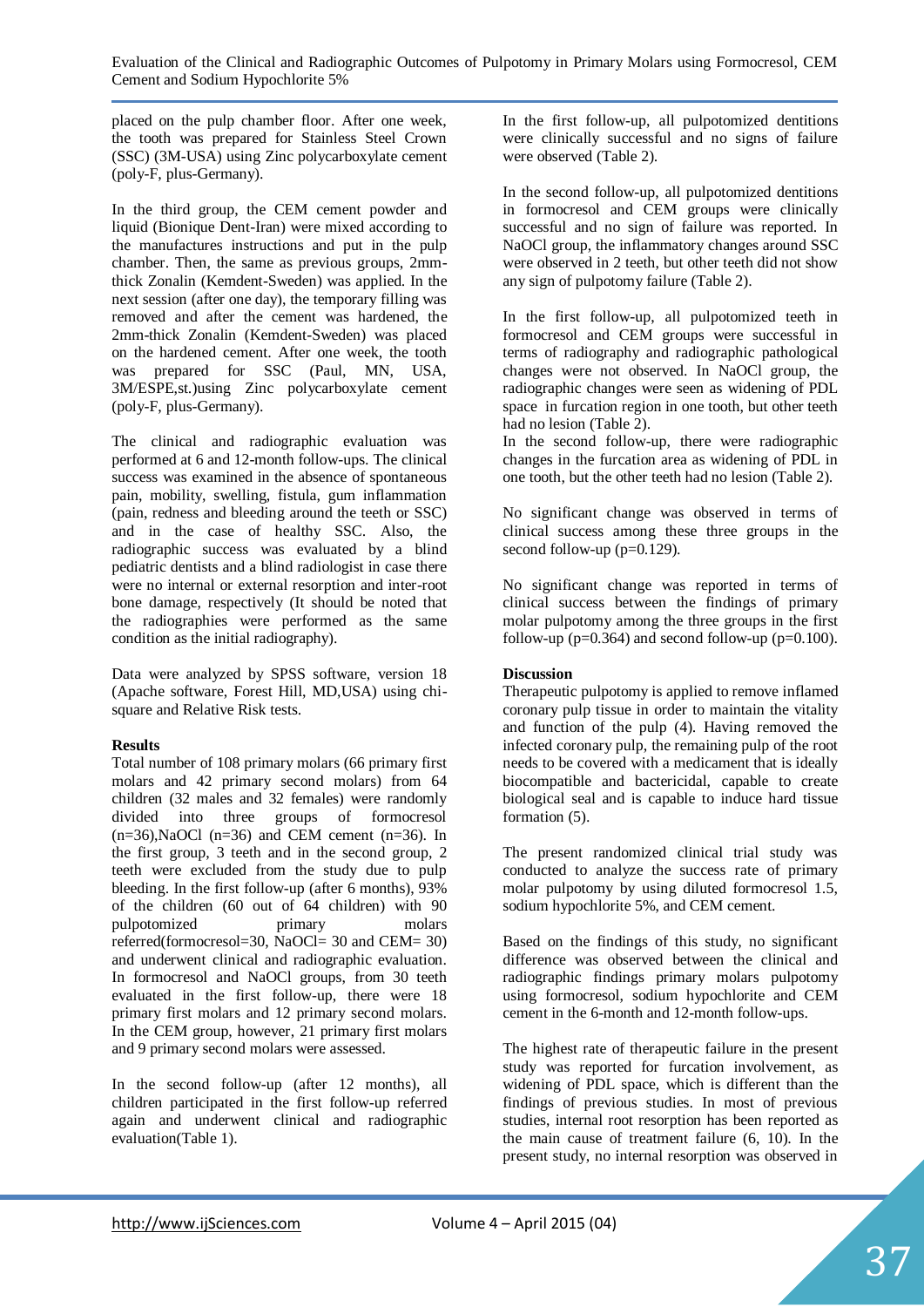the teeth. This can be attributed to the application of lower concentrations of medicaments with lower PH than the medicaments used in other studies.

Formocresol is the gold standard medicament used for pulpotomy of primary dentition. The findings of the present study showed that the clinical success rate of this material was 100% in the 6 and 12-month follow-ups and its radiographic success rates in the 6 and 12-month follow-ups were 100% and 96%, respectively. The results of this study are compatible with the findings of Ruby et al  $(6)$  in terms of clinical evaluation. In Ruby et al's study, the effect of formocresol and sodium hypochlorite was analyzed in the pulpotomy of 65 primary molars and findings indicated clinical success for all the teeth that were clinically reevaluated after 6 and 12 months. The radiographic success of formocresol treatment in the 6 and 12-month follow-ups were 84% and 90%, respectively. They also reported that in the formocresol group, the internal root resorption was the only cause of treatment failure for primary molar pulpotomy (4 teeth in the 6-month follow-up and one tooth in the 12-month follow-up). In Ruby et al's study, the higher success rate of treatment in the 12 month radiographic evaluation compared to 6-month evaluation was due to the change in the number of evaluated teeth in the follow-ups (in the 6 and 12 month follow-ups, 25 and 10 teeth were evaluated in formocresol group, respectively).Based on the results of the present study, only 1 tooth had furcation involvement in the 12-month evaluation and no internal resorption was observed in the teeth.

In another study conducted by AL-Mutairi and Bawazir (11), the success rate for the pulpotomy of primary molars (82 teeth) was analyzed by formocresol 20% and sodium hypochlorite 5% in the 3, 6, and 12-month follow-ups. The findings of their clinical evaluation revealed the success rates of 100%, 95% and 92.1% in the 3, 6, and 12-month periods, respectively as well as the success rates of 100%, 95% and 86.8% in the 3, 6, and 12-month follow-ups in terms of radiographic evaluation, which are in line with the findings of present study.

According to the reports about the carcinogen property of the formaldehyde existing in formocresol, in recent years, there has been a lot of attention on a medicament that can have as same clinical and radiographic success formocresol with no harmful effects.

Sodium hypochlorite is a promising replacement for pulpotomy. It has proper antibacterial, biocompatible and homeostatic properties (4). In 2006, Vegas et al (3) used NaOCl 5% in order to pulpotomy of primary molars for the first time. They compared the clinical and radiographic results of primary molar pulpotomy by Ferric sulphate 15.5% and sodium hypochlorite 5%. Their results showed that the clinical success rate of NaOCl was 100% in the 6 and 12-month followups and the radiographic success rates were 91% and 79% in the 6 and 12-month follow-ups, respectively. They also reported higher success rate of pulpotomy by NaOCl 5% than Ferric sulphate 15.5%.

According to the results of the present study, the clinical and radiographic success rates of pulpotomy by NaOCl 5% were 100% and 93.3%, respectively in the 6-month follow-up and 96.6%in the 12-month follow-up, which are in line with the findings of Vegas et al (3). In the present study in the 6-month follow-up, one tooth had furcation involvement and in the 12-month follow-up, two teeth had inflammation around SSC and one tooth had furcation involvement. However, in Vegas et al's study (3) ,internal root resorption was the only cause of treatment failure, which is in contrast with the results of present study in this regard. Moreover, the findings of Ruby et al (6) indicated 100% clinical success for pulpotomy in the 6 and 12-month followups in sodium hypochlorite group, which is in agreement with the findings of 6-month follow-up in the present study; however, in the 12-month followup in the present study, two teeth had inflammation around SSC, which was not observed in Ruby et al ҆s study (6). The radiographic evaluation also showed that treatment success rates of sodium hypochlorite were 86% and 80% in the 6 and 12-month followups. The findings of Ruby et al indicated that in sodium hypochlorite group, the failure causes of primary molar pulpotomy in the 6-month follow-up were internal root resorption (two teeth) and furcation involvement. However, in the 12-month follow-up, one tooth had internal root resorption and two teeth had furcation involvement. In the present study in the 6 and 12-month follow-ups, one tooth had furcation involvement and no internal resorption was observed.

Calcium Enriched Mixture (CEM cement) is mainly composed of CaO,  $SiO<sub>2</sub>$ ,  $P<sub>2</sub>O$  and  $SO<sub>3</sub>$ . It has easy application, antimicrobial property and excellent sealing ability and has recently been introduced as a pulp medicament for primary molar pulpotomy. Asgary et al (13) used this medicament for the first time for pulpotomy of primary molars with irreversible inflammation and concluded this medicament is able to prevention of internal root resorption favorably. Further, Tabarsi et al (2) analyzed the success rate of pulpotomy using MTA, CEM cement and calcium hydroxide and concluded that the success rate of pulpotomy was favorable and comparable in MTA and CEM cement groups based on the clinical and histological evaluations. They also reported that these two medicaments had higher success rate than calcium hydroxide.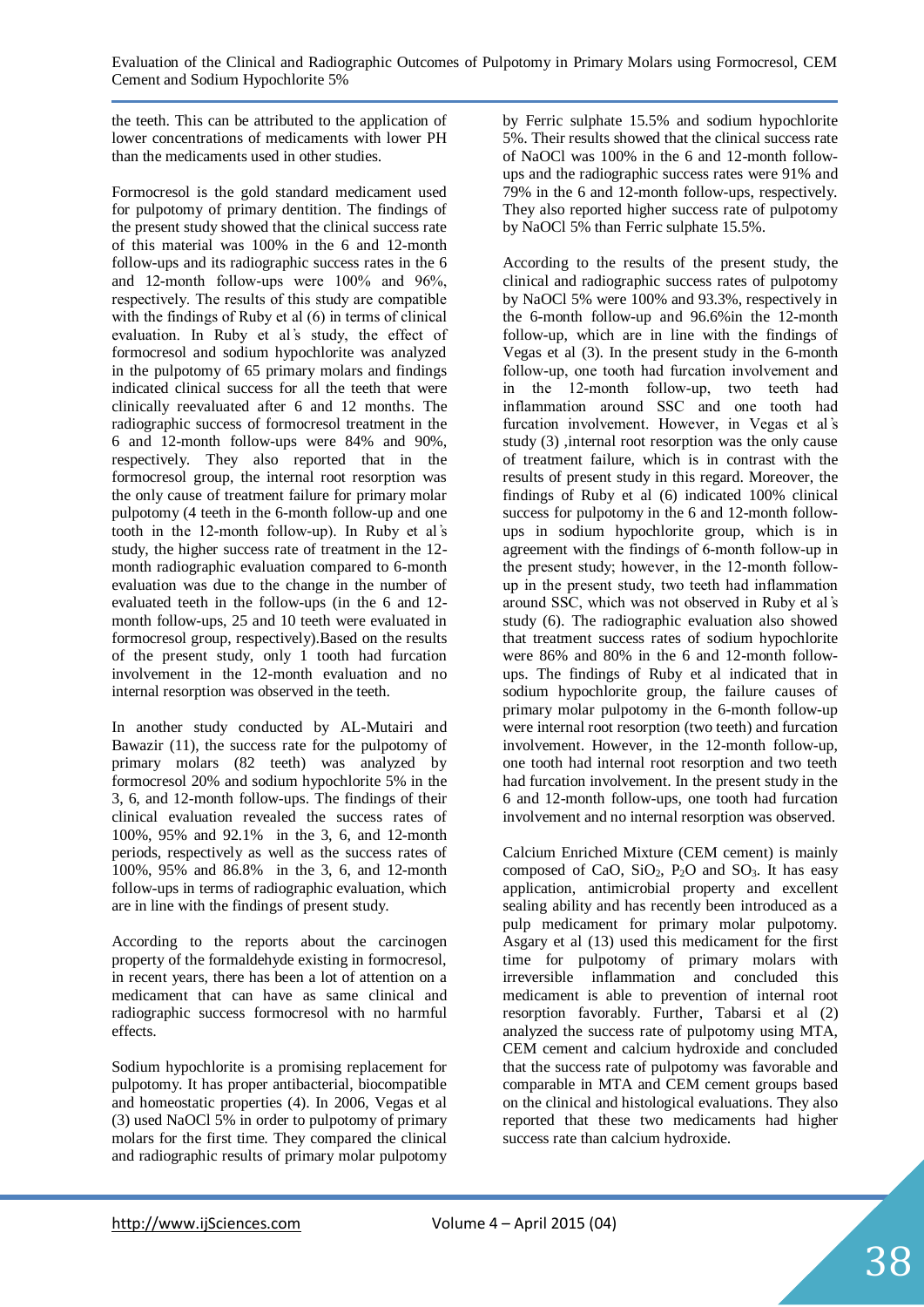The findings of the present study indicated the clinical success rate of 100% for this medicament in the 6 and 12-month follow-ups and radiographic success rates of 100% and 96% in the 6 and 12 month follow-ups, which are in agreement with the results of Asgari (12) and Tabarsi (2). The results of this study indicated that the clinical and radiographic success rate of CEM cement was similar to that of formocresol; meanwhile, CEM cement lacks formaldehyde compounds too.

Furthermore, in a study conducted by Khorakian et al (13) on 102 primary second molars, the clinical and radiographic success rate of pulpotomy by using CEM cement was assessed in 6, 12 and 24-month follow-ups and the findings demonstrated the clinical success rate of 100% and radiographic success rates of 95.9% (treatment failure of 2 cases), 97.9% (treatment failure of one case) and 90% (treatment failure of 4 cases), respectively. Internal root resorption was the cause of treatment failure. The results of this study confirm our findings in terms of clinical evaluation. However, in this study no internal resorption was observed in the teeth in CEM cement group and furcation involvement was seen after 12 months merely in one tooth.

#### **Conclusion**

The results of this study revealed no significant difference between the results of primary molar pulpotomy using CEM cement and NaOCl 5% and formocresol. CEM cement and NaOCl 5% can be used for pulpotomy as a substitute for formocresol.

#### **Recommendations**

This study only carried out the clinical and radiographic assessment of CEM cement, NaOCl 5% and formocresol. Future studies are recommended to perform analyzing the histological aspect of treatment and hard tissue formation in a larger population and a longer follow-up in addition to clinical and radiographic evaluation.

#### **References**

I. Ghajari MF, Jeddi TA, Iri S, Asgary S. Direct pulpcapping with calcium enriched mixture in primary

molar teeth: a randomized clinical trial. IEJ 2010;5(1):27.

- II. Tabarsi B, Parirokh M, Eghbal M, Haghdoost A, Torabzadeh H, Asgary S. A comparative study of dental pulp response to several pulpotomy agents. Int Endod J. 2010;43(7):565-71. http://dx.doi.org/10.1111/j.1365- 2591.2010.01711.x
- III. Vargas KG, Packham B, Lowman D. Preliminary evaluation of sodium hypochlorite for pulpotomies in primary molars. Pediarr Dent 2006;28(6).
- IV. Vostatek SF, Kanellis MJ, Weber-Gasparoni K, Gregorsok RL. Sodium hypochlorite pulpotomies in primary teeth: a retrospective assessment. Pediarr Dent
- V. 2011;33(4).<br>VI. Peng L. Y Peng L, Ye L, Tan H, Zhou X. Evaluation of the formocresol versus mineral trioxide aggregate primary molar pulpotomy: a meta-analysis. Oral Surg Oral Med Oral Pathol Oral Radiol endod 2006;102(6):e40-e4. http://dx.doi.org/10.1016/j.tripleo.2006.05.017
- VII. Ruby JD, Cox CF, Mitchell SC, Makhija S, CHOMPU‐INWAI P, Jackson J. A randomized study of sodium hypochlorite versus formocresol pulpotomy in primary molar teeth. Int J Paediatr Dent 2013;23(2):145-52. http://dx.doi.org/10.1111/j.1365-2013;23(2):145-52. http://dx.doi.org/10.1111/j.1365- 263x.2012.01237.x
- VIII. Havale R, Anegundi RT, Indushekar K, Sudha P. Clinical and Radiographic Evaluation of Pulpotomies In Primary Molars With Formocresol, Glutaraldehyde and Ferric Sulphate. Oral Health Dent Manag. 2013;12(1):24-31.
- IX. Santos A, Moraes J, Araújo E, Yukimitu K, Valério Filho W. Physico chemical properties of MTA and a novel experimental cement. Int Endod J. 2005;38(7):443-7. http://dx.doi.org/10.1111/j.1365- 2591.2005.00963.x
- X. Asgary S, Ehsani S. Permanent molar pulpotomy with a new endodontic cement: A case series. J Conserv Dent 2009;12(1):31. http://dx.doi.org/10.4103/0972- 0707.53340
- XI. Nosrat A, Peimani A, Asgary S. A preliminary report on histological outcome of pulpotomy with endodontic biomaterials vs calcium hydroxide. Restor Dent Endod. 2013;38(4):227-33. http://dx.doi.org/10.5395/rde.2013.38.4.227
- XII. Al-Mutairi M, Bawazir O. Sodium Hypochlorite versus Formocresol in primary molars pulpotomies: a randomized clinical trial. Eur J Paediatr Dent. 2013;14(1):33-6.
- XIII. Asgary, Saeed. Calcium-enriched mixture pulpotomy of a human permanent molar with irreversible pulpitis and condensing apical periodontitis. J Conserv Dent .2011; 14(1): 90. http://dx.doi.org/10.4103/0972-0707.80733
- XIV. Khorakian F, Mazhari F, Asgary S, Sahebnasagh M, Kaseb AA, Movahhed T, et al. Two-year outcomes of electrosurgery and calcium-enriched mixture pulpotomy in primary teeth: a randomised clinical trial. Eur Arch Paediatr Dent. 2014:1-6. http://dx.doi.org/10.1007/s40368-013-0102-z